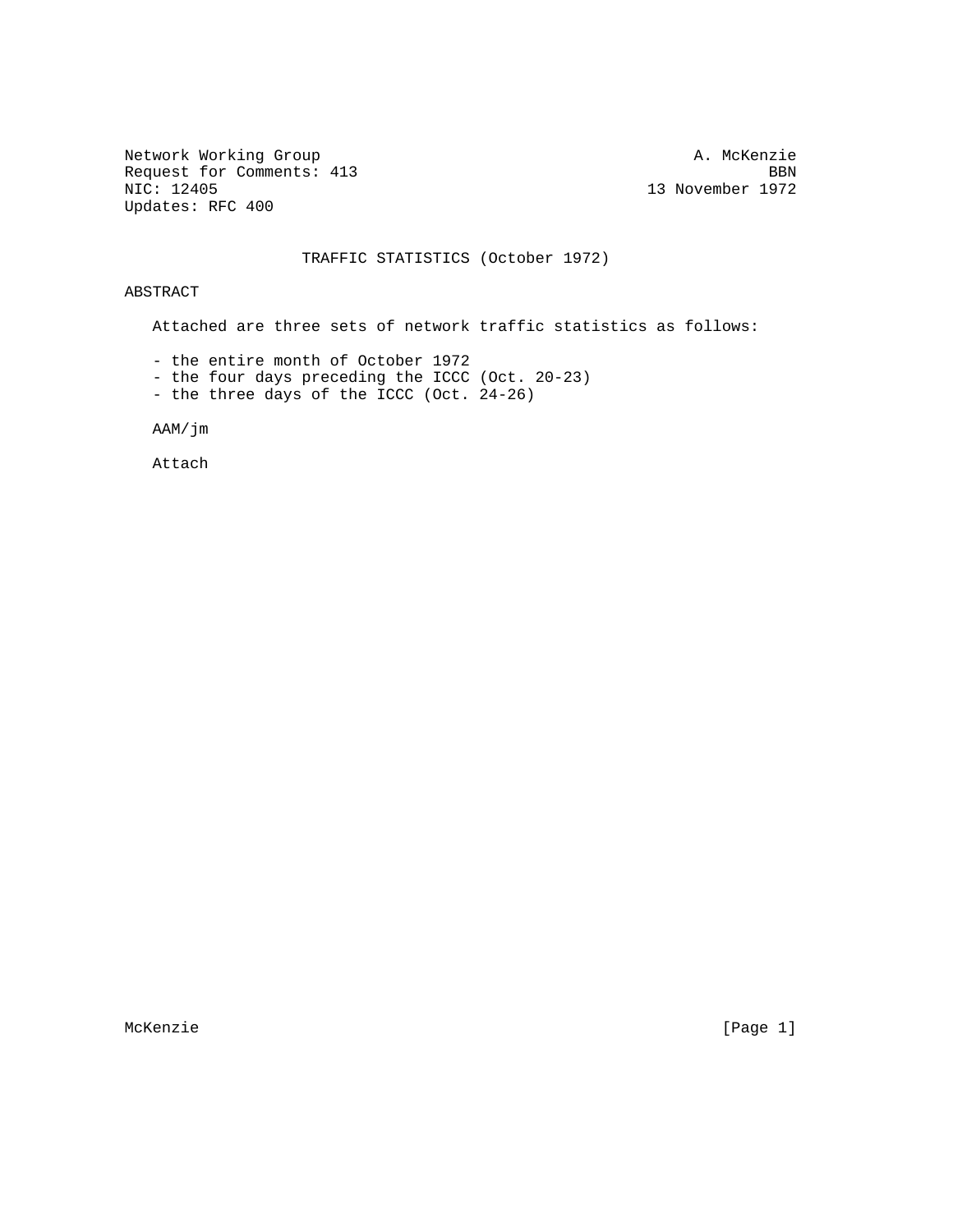### HOST THROUGHPUT SUMMARY (PACKETS OUTPUT) OCTOBER 1972 MISSING DATA FOR 4

|                                           |                                                 | INTER-<br>NODE                                | INTRA-<br>NODE                       | TOTAL                                   | AVG. DAILY<br>INTERNODE | DAYS |
|-------------------------------------------|-------------------------------------------------|-----------------------------------------------|--------------------------------------|-----------------------------------------|-------------------------|------|
| <b>UCLA</b><br><b>UCLA</b><br><b>UCLA</b> | HOST 1<br>HOST <sub>2</sub><br>HOST 3           | 312153<br>1031946<br>373434                   | 26551<br>15378<br>23428              | 338704<br>1047324<br>396862             |                         |      |
|                                           |                                                 | -------<br>1717533                            | ------<br>65357                      | -------<br>1782890                      | 57251                   | 30   |
| SRI<br>SRI                                | HOST 1<br>HOST <sub>2</sub>                     | 2387082<br>11381<br>-------                   | 31517<br>2082                        | 2418599<br>13463                        |                         |      |
|                                           |                                                 | 2398463                                       | $- - - - - -$<br>33599               | -------<br>2432062                      | 79949                   | 30   |
| UCSB                                      | HOST 1                                          | 676097                                        | 520360                               | 1196457                                 | 22537                   | 30   |
| UTAH                                      | HOST 1                                          | 762366                                        | 81609                                | 843975                                  | 25412                   | 30   |
| BBN<br>BBN<br><b>BBN</b>                  | HOST <sub>2</sub><br>HOST 3<br>HOST 4           | 5360704<br>327136<br>65456<br>$- - - - - - -$ | 1186822<br>764176<br>67<br>-------   | 6547526<br>1091312<br>65523             |                         |      |
|                                           |                                                 | 5753296                                       | 1951065                              | 7704361                                 | 191777                  | 30   |
| MIT<br>MIT<br>MIT<br>MIT                  | HOST 1<br>HOST <sub>2</sub><br>HOST 3<br>HOST 4 | 221169<br>1199826<br>700426<br>351633         | 28887<br>446315<br>1258661<br>865357 | 250056<br>1646141<br>1959087<br>1216990 |                         |      |
|                                           |                                                 | 2473054                                       | 2599220                              | 5072274                                 | 82435                   | 30   |
| <b>RAND</b><br>RAND                       | HOST 1<br>HOST <sub>2</sub>                     | 49456<br>5121                                 | 155<br>$\Omega$                      | 49611<br>5121                           |                         |      |
|                                           |                                                 | $- - - - - -$<br>54577                        | $---$<br>155                         | $- - - - - -$<br>54732                  |                         |      |
| <b>SDC</b>                                | HOST 1                                          | 82933                                         | 3316                                 | 86249                                   | 2764                    | 30   |
| HARV<br>HARV                              | HOST 1<br>HOST 2                                | 435424<br>11584                               | 115657<br>157445                     | 551081<br>169029                        |                         |      |
|                                           |                                                 | $- - - - - - -$<br>447008                     | ------<br>273102                     | -------<br>720110                       | 14900                   | 30   |

McKenzie [Page 2]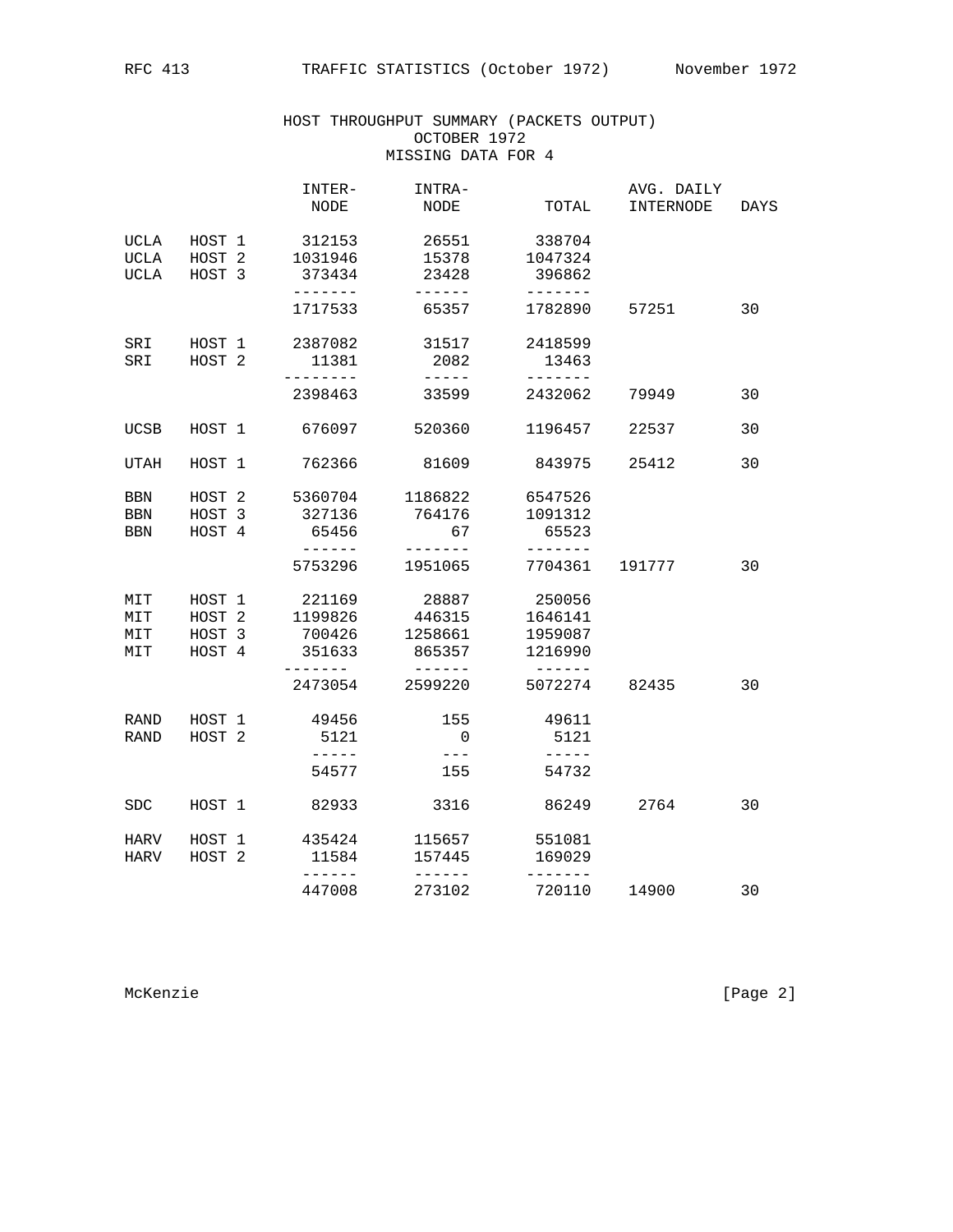| RFC 413                  |                                       |                                   |                                            | TRAFFIC STATISTICS (October 1972) November 1972 |        |    |
|--------------------------|---------------------------------------|-----------------------------------|--------------------------------------------|-------------------------------------------------|--------|----|
| SRI<br>SRI               | HOST 1<br>HOST <sub>2</sub>           | 2387082<br>11381<br>.             | 31517<br>2082                              | 2418599<br>13463                                |        |    |
|                          |                                       | 2398463                           | $- - - - - -$<br>33599                     | -------<br>2432062                              | 79949  | 30 |
| UCSB                     | HOST 1                                | 676097                            | 520360                                     | 1196457                                         | 22537  | 30 |
| UTAH                     | HOST 1                                | 762366                            | 81609                                      | 843975                                          | 25412  | 30 |
| BBN<br><b>BBN</b><br>BBN | HOST 2<br>HOST 3<br>HOST 4            | 5360704<br>327136<br>65456        | 1186822<br>764176<br>67<br>. <i>.</i> .    | 6547526<br>1091312<br>65523                     |        |    |
|                          |                                       | 5753296                           | 1951065                                    | 7704361                                         | 191777 | 30 |
| LINC<br>LINC<br>LINC     | HOST 1<br>HOST <sub>2</sub><br>HOST 3 | 12974<br>55351<br>2938<br>------- | 13101<br>93779<br>11140<br>$- - - - - - -$ | 26075<br>149130<br>14078<br>$- - - - - -$       |        |    |
|                          |                                       | 71263                             | 118020                                     | 189283                                          | 2375   | 30 |
| STAN                     | HOST 1                                | 1053796                           | 18839                                      | 1072635                                         | 35754  | 30 |
| ILL                      | HOST 1                                | 427968                            | 424                                        | 428392                                          | 14266  | 30 |
| CASE                     | HOST 1                                | 281293                            | 15837                                      | 297130                                          | 9376   | 30 |
| CARN<br>CARN             | HOST 1<br>HOST <sub>2</sub>           | 449000<br>262030<br>-------       | 434611<br>339629<br>-------                | 883611<br>601659<br>--------                    |        |    |
|                          |                                       | 711030                            | 774240                                     | 1485270                                         | 23701  | 30 |
| AMES2                    | HOST 1                                | 3660501                           | 33802                                      | 3694303                                         | 122017 | 30 |
| AMES1<br>AMES1           | HOST 1<br>HOST 1                      | 95238<br>5278898                  | 26364<br>92897                             | 121602<br>5371795                               |        |    |
|                          |                                       | 5374136                           | 119261                                     | 5493397                                         | 179138 | 30 |
| MITRE                    | HOST 3                                | 751633                            | 30                                         | 396574                                          | 13218  | 30 |
| ROME                     | HOST 3                                | 396544                            | 33802                                      | 3694303                                         | 122017 | 30 |
| NBS<br>NBS               | HOST 1<br>HOST 3                      | 1495<br>1320326<br>$- - - -$      | 29<br>39                                   | 1524<br>1320365                                 |        |    |
|                          |                                       | 1321821                           | 68                                         | 1321889                                         | 44061  | 30 |

McKenzie [Page 3]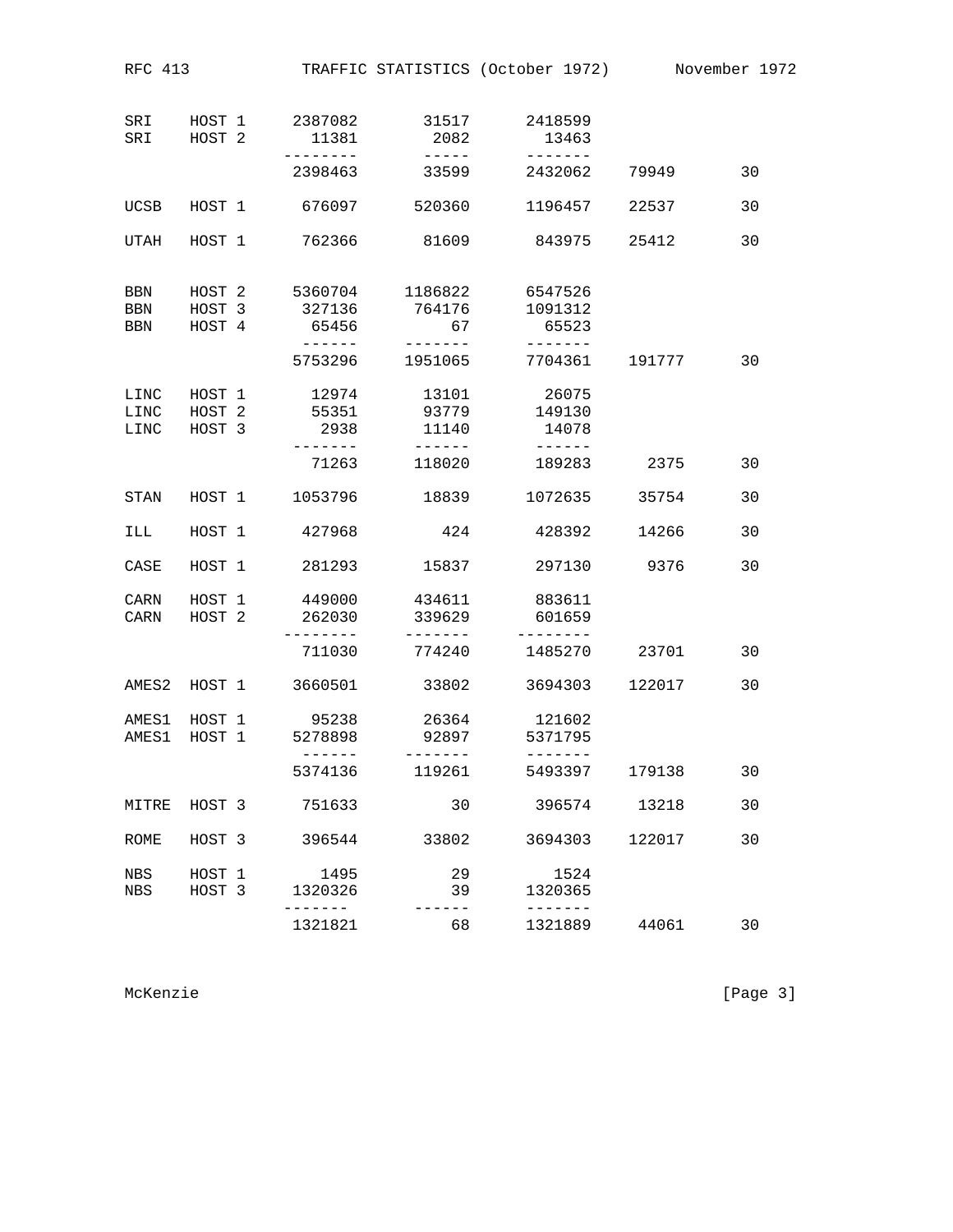| RFC 413 TRAFFIC STATISTICS (October 1972) November 1972              |                     |                    |                                                    |    |
|----------------------------------------------------------------------|---------------------|--------------------|----------------------------------------------------|----|
| ETAC HOST 3 1229441 3777 1233218 40981 30                            |                     |                    |                                                    |    |
| TINK HAD NO TRAFFIC                                                  |                     |                    |                                                    |    |
| ISI HOST 2   2340661   4904748   7245409   78022   30                |                     |                    |                                                    |    |
| USC HOST 1 140986 649175 790161<br>USC HOST 3 1101179 625406 1726585 |                     |                    |                                                    |    |
|                                                                      |                     |                    | $- - - - - - - -$<br>1242165 1274581 2516746 41405 | 30 |
| GWC HOST 3 1308936                                                   |                     |                    | 53 1308989 43631                                   | 30 |
| NOAA HOST 3                                                          | 22591               |                    | 10 22601 753                                       | 30 |
| SAAC HOST 3 471368                                                   |                     |                    | 18 471386 15712                                    | 30 |
| BELV HAD NO TRAFFIC                                                  |                     |                    |                                                    |    |
| ARPA HOST 1 0 228 895 228895<br>ARPA HOST 3 84275 221181 305456      |                     |                    |                                                    |    |
|                                                                      | ----------<br>84275 | --------<br>450076 | ---------<br>534351 2809                           | 30 |
| ABER HOST 1 22133                                                    |                     | $\overline{0}$     | 22133 738                                          | 30 |
| BBN T HOST 3 1204862 45207 1250069 40162                             |                     |                    |                                                    | 30 |
| CCA HOST 1<br>CCA HOST 3                                             | 60724               | 26754              | 423291 267769 691060<br>87478                      |    |
|                                                                      | --------            |                    | 484015 294523 778538 30251                         | 16 |
| ICCC HOST 3 3885693 522 3886215 185033                               |                     |                    |                                                    | 21 |
| TOTAL                                                                | 40711450 13589160   |                    |                                                    |    |
| DAILY AVERAGE                                                        | 1357048             | 452972             |                                                    |    |
| AVERAGE PER<br>NODE-DAY                                              | 43449               | 14503              |                                                    |    |
| PACKETS/MESSAGES (INTERNODE)                                         |                     | 1.07               |                                                    |    |

McKenzie [Page 4]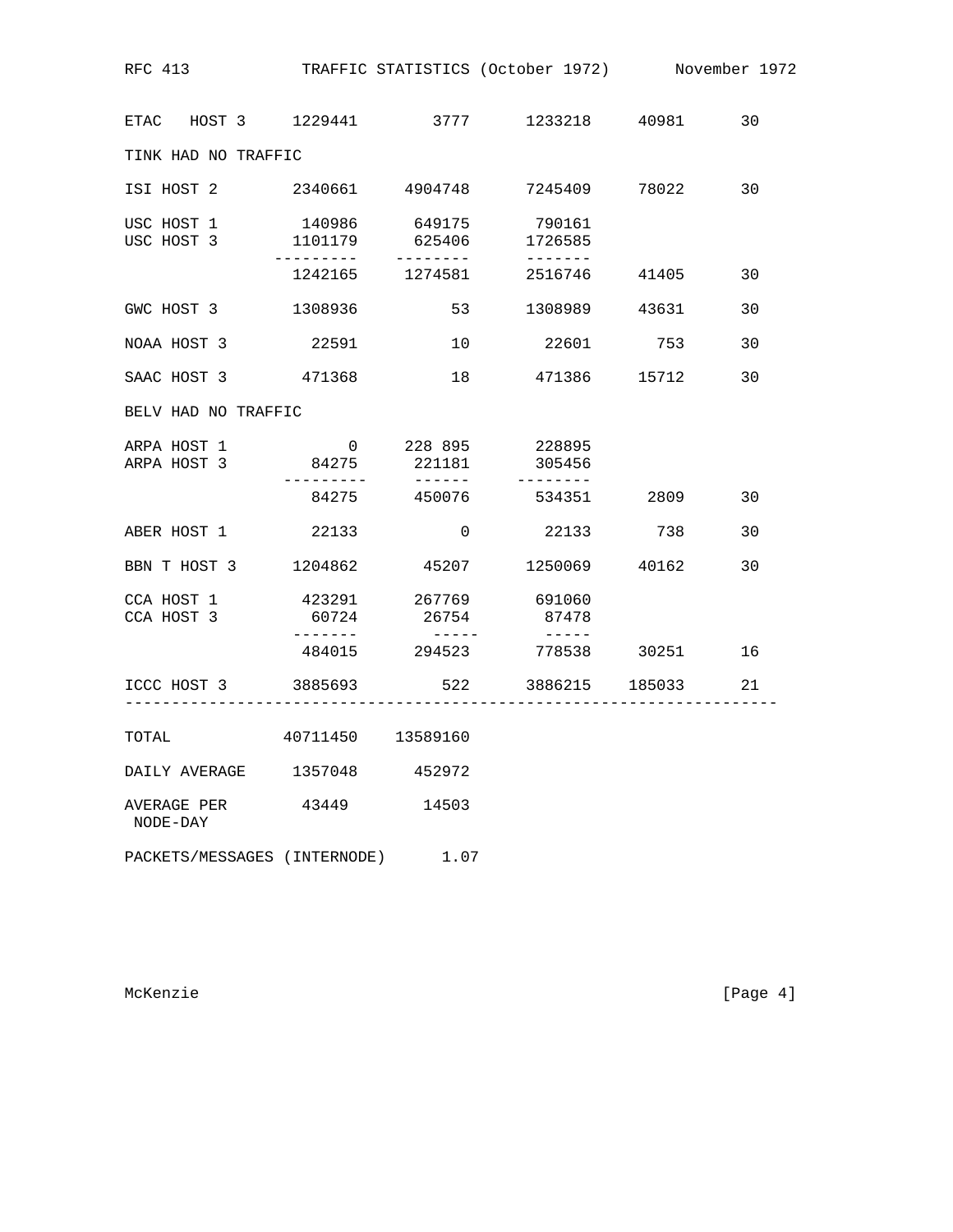HOST THROUGHPUT SUMMARY (PACKETS OUTPUT)

## October 20-23 (ICCC TRYOUT)

|                    | INTER-<br>NODE    | INTRA-<br>NODE                |                   | AVG. DAILY<br>TOTAL INTERNODE | DAYS |
|--------------------|-------------------|-------------------------------|-------------------|-------------------------------|------|
|                    |                   |                               |                   |                               |      |
| UCLA HOST 1        | 52580             | 2349                          | 54929             |                               |      |
| UCLA HOST 2 171120 |                   | 1625 172745                   |                   |                               |      |
| UCLA HOST 3        | 30453             | 3212                          | 33665             |                               |      |
|                    | $- - - - - -$     | $- - - - -$                   | ------            |                               |      |
|                    | 254153            | 7186                          |                   | 261339 63538                  | 4    |
|                    |                   |                               |                   |                               |      |
| SRI HOST 1         | 464128            | 724                           |                   | 464852 116032                 | 4    |
| UCSB HOST 1        | 133482            | 27403                         |                   | 160885 33370                  | 4    |
|                    |                   |                               |                   |                               |      |
| UTAH HOST 1        | 187584            | 17488                         |                   | 205072 46896                  | 4    |
| BBN HOST 2         |                   | 1036096 99381 1135477         |                   |                               |      |
| BBN HOST 3         | 41697             | 191016                        | 232713            |                               |      |
| BBN HOST 4         | 8022              | 0                             | 8022              |                               |      |
|                    | $- - - - - - - -$ |                               | $- - - - - - - -$ |                               |      |
|                    |                   | 1085815 290397 1376212 271454 |                   |                               | 4    |
| MIT HOST 1         | 83706             | 3621 87327                    |                   |                               |      |
| MIT HOST 2         | 339392            | 58691                         | 398083            |                               |      |
| MIT HOST 3         | 122997            | 228452                        | 351449            |                               |      |
| MIT HOST 4         | 62184             | 139583                        | 201767            |                               |      |
|                    | $- - - - - - -$   | --------                      |                   |                               |      |
|                    |                   | 608279 430347 1038626 152070  |                   |                               | 4    |
| RAND HOST 1        | 9325              | 11                            | 9336              | 2331                          | 4    |
|                    |                   |                               |                   |                               |      |
| SDC HOST 1         | 33948             | 79                            | 34027 8487        |                               | 4    |
| HARV HOST 1        | 46077             | 53181                         | 99258             |                               |      |
| HARV HOST 2        | 8667              | 146191                        | 154858            |                               |      |
|                    | $- - - - - -$     | --------                      | --------          |                               |      |
|                    | 54744             | 199372                        | 254116            | 13686                         | 4    |
| LINC HOST 1        | 993               | 131                           | 1124              |                               |      |
| LINC HOST 2        | 16967             |                               | 8078 25045        |                               |      |
| LINC HOST 3        | 72                | 540                           | 612               |                               |      |
|                    | $- - - - - -$     | $- - - - - - -$               | $- - - - - - -$   |                               |      |
|                    | 18032             | 8749                          | 26781             | 4508                          | 4    |
| STAN HOST 1        | 174176            | 1383                          |                   | 175559 43544                  | 4    |
|                    |                   |                               |                   |                               |      |

McKenzie [Page 5]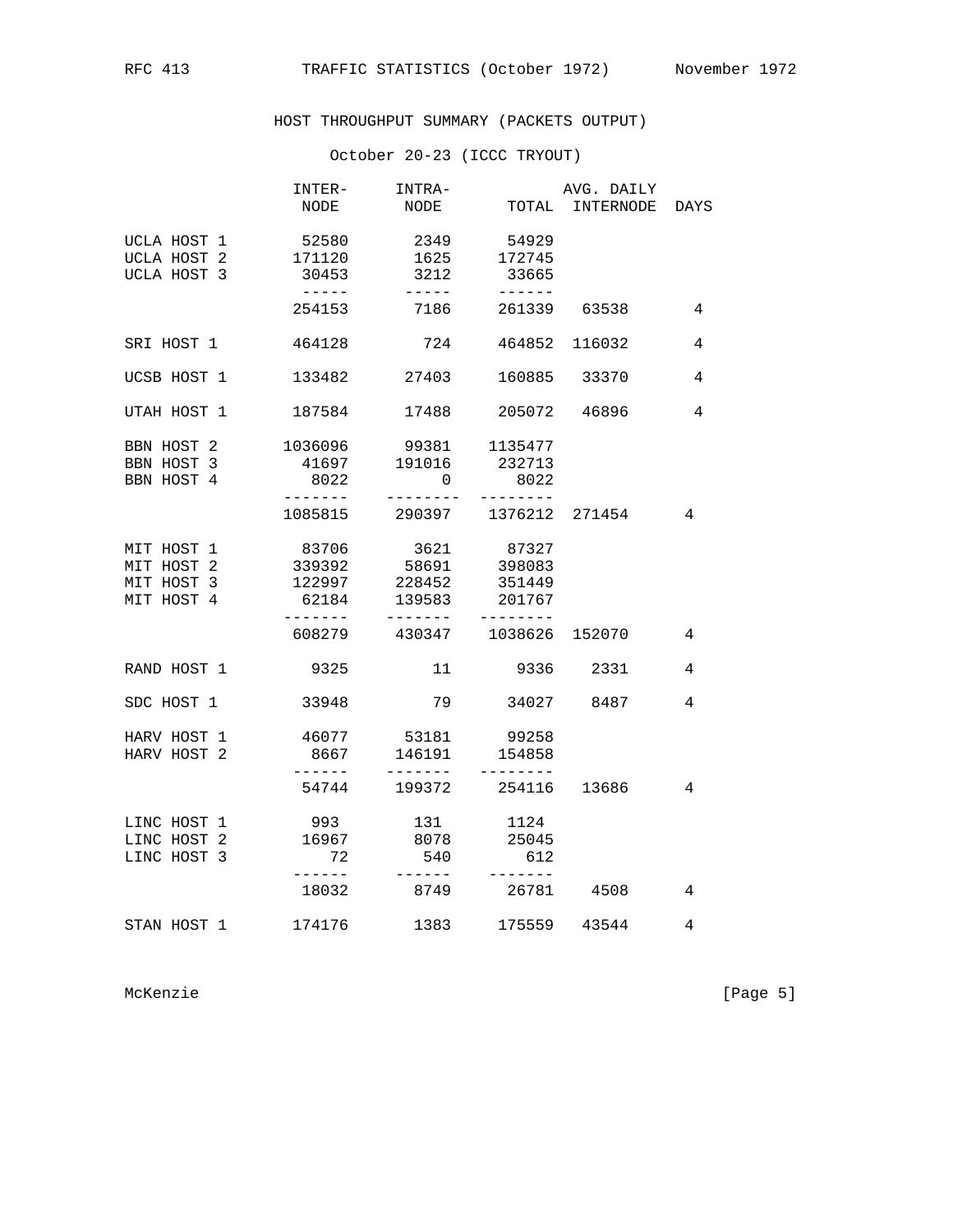RFC 413 TRAFFIC STATISTICS (October 1972) November 1972

| ILL HOST 1                 | 42930                                |                                              | 57 42987 10732            |              | 4              |
|----------------------------|--------------------------------------|----------------------------------------------|---------------------------|--------------|----------------|
| CASE HOST 1                | 29210                                |                                              | 754 29964 7302            |              | $\overline{4}$ |
| CARN HOST 1<br>CARN HOST 2 | 41178                                | 51627 120787 172414<br>82988<br>. <u>.</u> . | 124166                    |              |                |
|                            |                                      |                                              | 92805 203775 296580 23201 |              | $\overline{4}$ |
|                            | AMES2 HOST 448512 6459 454971 112128 |                                              |                           |              | $\overline{4}$ |
| AMES1 HOST1<br>AMES1 HOST  | 9628<br>608960                       | 6353<br>63038<br>$- - - - - - -$             | 15981<br>671998           |              |                |
|                            |                                      |                                              |                           |              | 4              |
|                            | MITRE HOST 95168                     |                                              | 2 95170 23792             |              | $\overline{4}$ |
| ROME HOST 3                | 23262                                | 0                                            |                           | 23262 5815   | 4              |
| NBS HOST 3                 | 140608                               | $\sim$ 0                                     | 140608 35152              |              | 4              |
|                            | ETAC HOST 3 320895                   | 6                                            |                           | 320901 80224 | 4              |
| TINK HAD NO TRAFFIC        |                                      |                                              |                           |              |                |
| ISI HOST 2                 | 455808                               |                                              | 7478 463286 113952        |              | $\overline{4}$ |
| USC HOST 1<br>USC HOST 3   | 41228<br>176341<br>.                 | 99856<br>. <u>.</u> .                        | 99756 140984<br>276197    |              |                |
|                            | 217569                               | 199612                                       | 417181 54392              |              | 4              |
|                            | GWC HOST 3 736128                    |                                              | 14 736142 184032          |              | 4              |
| NOAA HOST 3                | 1991                                 | 0                                            |                           | 1991 498     | 4              |
| SAAC HOST 3                | 52990                                | 0                                            |                           | 52990 13247  | $\overline{4}$ |
| BELV HAD NO TRAFFIC        |                                      |                                              |                           |              |                |
| ARPA HOST 1<br>ARPA HOST 3 | 0<br>17859                           | 11179<br>10961<br>$- - -$                    | 11179<br>28820            |              |                |
|                            | 17859                                | 22140                                        | 39999                     | 4465         | 4              |
| ABER HOST 1                | 3809                                 | 0                                            | 3809                      | 952          | 4              |

McKenzie [Page 6]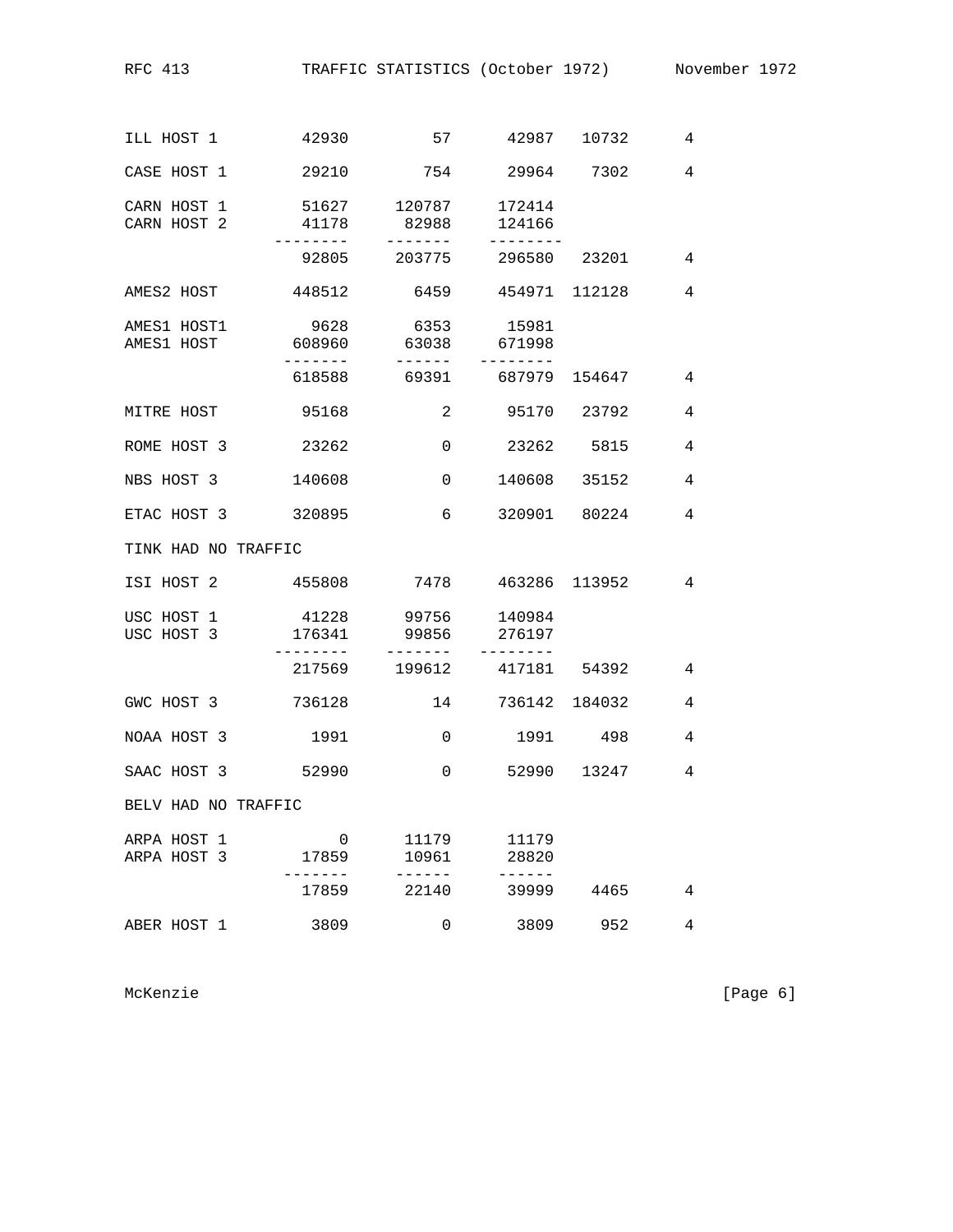| RFC 413                                                       | TRAFFIC STATISTICS (October 1972)          Novemb |                 |                |
|---------------------------------------------------------------|---------------------------------------------------|-----------------|----------------|
| BBN T HOST 190371                                             |                                                   | 49 190420 47593 | $\overline{4}$ |
| CCA HOST 1 178037 82306 260343<br>CCA HOST 3 32053 1896 33949 |                                                   |                 |                |
|                                                               | 210090 84202 294292 52522                         |                 | 4              |
| ICCC HOST 3 1932288 20 1932308 483072                         |                                                   |                 | 4              |
| TOTAL 8654547 1577098                                         |                                                   |                 |                |
| DAILY AVERAGE 2163637 394274                                  |                                                   |                 |                |
| AVERAGE PER 67614 12321<br>NODE-DAY                           |                                                   |                 |                |
| PACKETS/MESSAGES (INTERNODE) 1.13                             |                                                   |                 |                |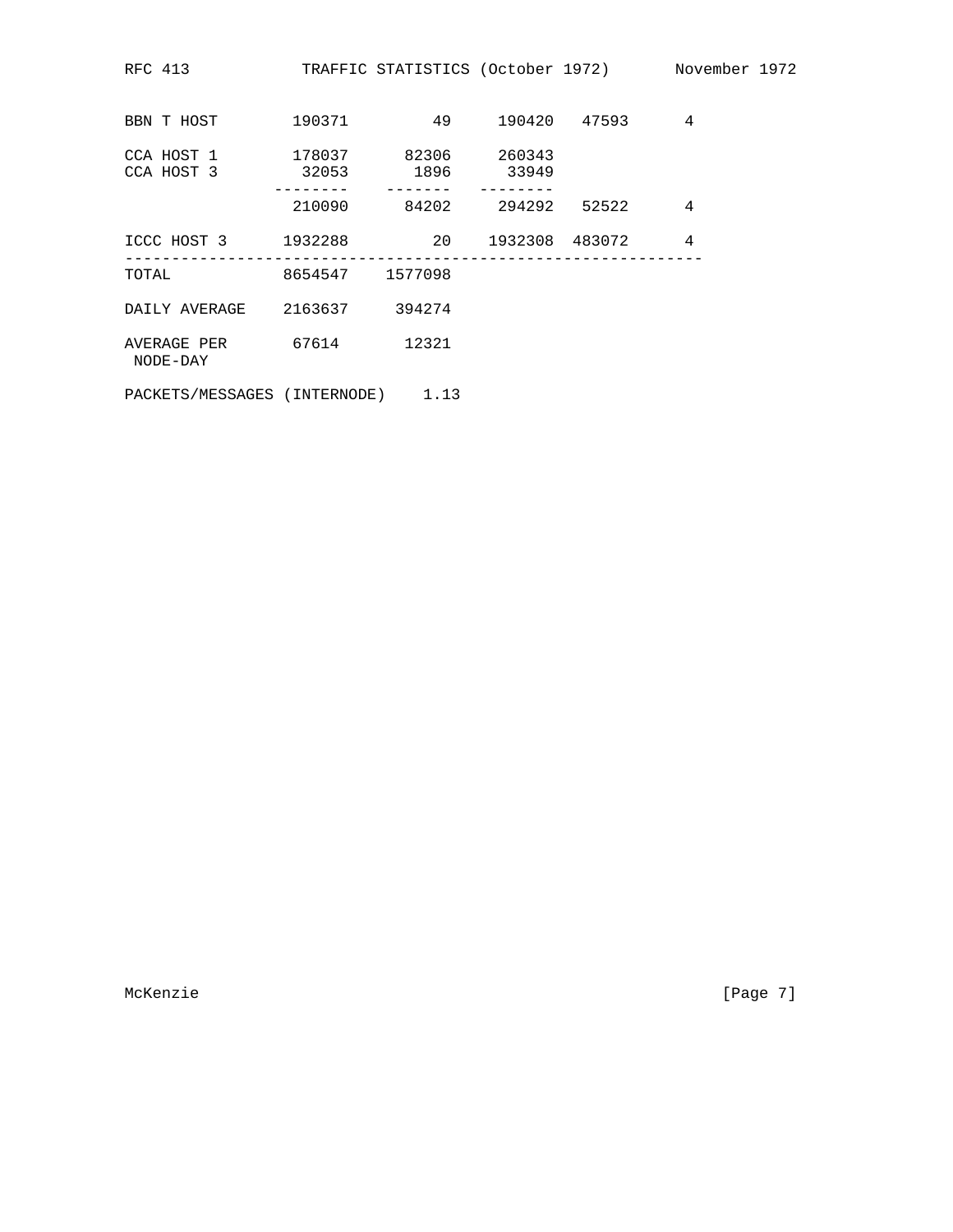# HOST THROUGHPUT SUMMARY (PACKETS OUTPUT)

## OCTOBER 24-26 (ICCC)

|                    |                  | INTER- INTRA-                    |                   | AVG. DAILY      |              |
|--------------------|------------------|----------------------------------|-------------------|-----------------|--------------|
|                    | NODE             | NODE                             |                   | TOTAL INTERNODE | DAYS         |
| UCLA HOST 1        | 48088            | 1681                             | 49769             |                 |              |
| UCLA HOST 2 182528 |                  |                                  | 683 183211        |                 |              |
| UCLA HOST 3        | 35139            | 2865                             | 38004             |                 |              |
|                    | -------          | ------                           | -------           |                 |              |
|                    | 265755 5229      |                                  | 270984 88585      |                 | 3            |
| SRI HOST 1         | 446464           | 5946                             |                   | 452410 148821   | 3            |
| USBC HOST 1 214784 |                  | 30778                            |                   | 245562 71595    | 3            |
| UTAH HOST1         | 88257            | 29169                            |                   | 117426 29419    | 3            |
| BBN HOST 2         | 923264           | 76218                            | 999482            |                 |              |
| BBN HOST 3         | 141504           | 50468                            | 191972            |                 |              |
| BBN HOST 4         | 6271             | $\overline{0}$                   | 6271              |                 |              |
|                    | $- - - - - - -$  |                                  | $- - - - - - - -$ |                 |              |
|                    | 1071039 126686   |                                  |                   | 1197725 357013  | 3            |
| MIT HOST 1         | 42155 3134       |                                  | 45289             |                 |              |
| MIT HOST 2         | 181184           | 30699                            | 211883            |                 |              |
| MIT HOST 3         | 172352           | 59412                            | 231764            |                 |              |
| MIT HOST 4         |                  | 58791 75934                      | 134725            |                 |              |
|                    | --------         | 454482 169179                    | $- - - - - - -$   | 623661 151494   | $\mathbf{3}$ |
| RAND HOST 1 12708  |                  | 26                               |                   | 12734 4236      | 3            |
| SDC HOST 1         | 33207            | 70                               |                   | 33277 11069     | 3            |
| HARV HOST 1        | 58899            | 1682                             | 60581             |                 |              |
| HARV HOST 2        | 36               | 902                              | 938               |                 |              |
|                    | -------<br>58935 | 2584                             | -------           | 61519 19645     | 3            |
| LINC HOST 1        | 3924             | 171                              | 4095              |                 |              |
| LINC HOST 2        | 7432             | 20265                            | 27697             |                 |              |
| LINC HOST 3        | 104              | 2150                             | 2254              |                 |              |
|                    | -------          | $- - - - - - - -$<br>11460 22586 | -------<br>34046  | 3820            | 3            |
|                    |                  |                                  |                   |                 |              |
| STAN HOST 1 180416 |                  | 655 181071 60139                 |                   |                 | 3            |

McKenzie [Page 8]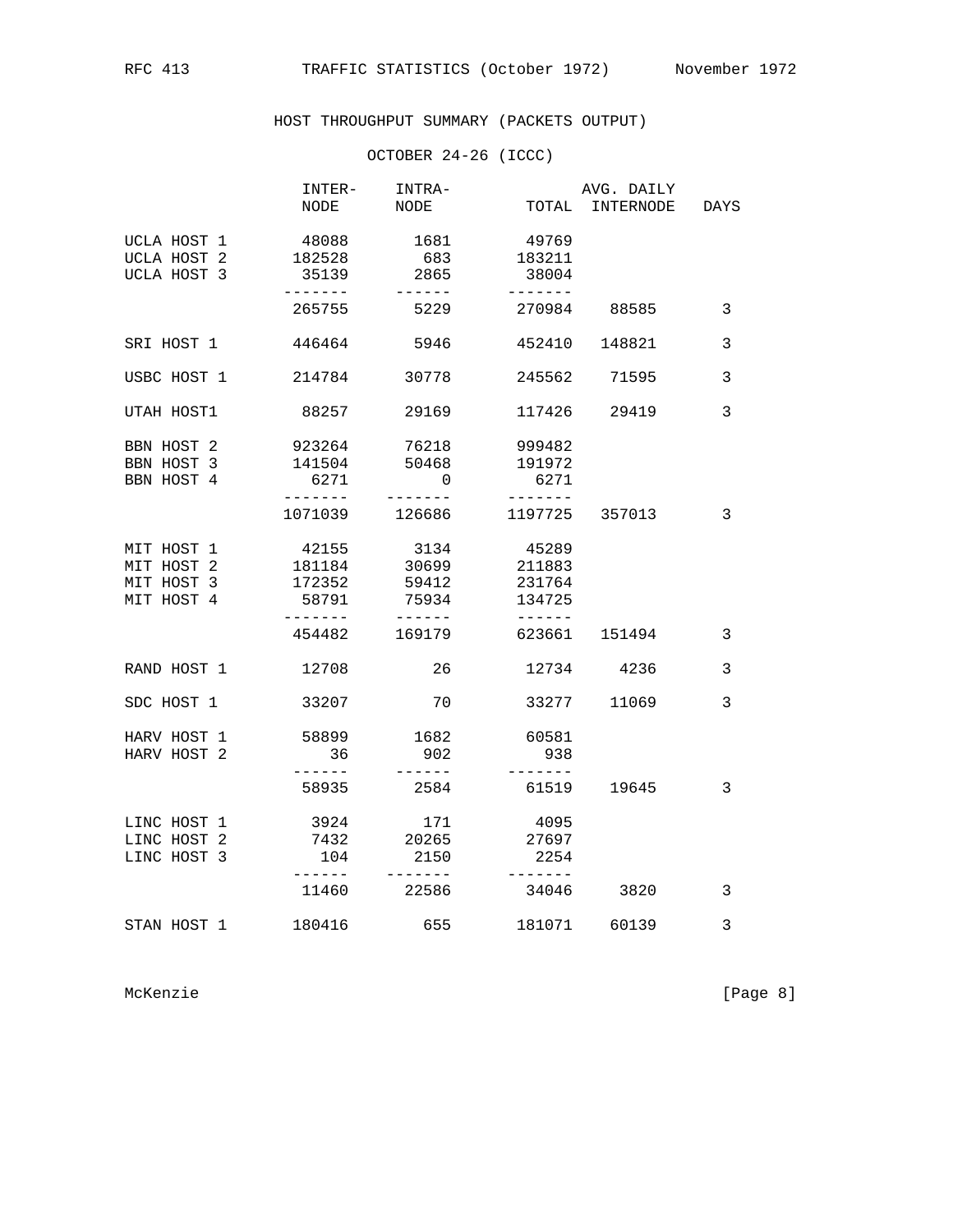| 71762               | 79                                    | 71841                                   | 23921                       | 3                                         |
|---------------------|---------------------------------------|-----------------------------------------|-----------------------------|-------------------------------------------|
| 21581               | 326                                   |                                         | 7194                        | $\overline{3}$                            |
| 51312<br>33171      | 37230<br>37296                        | 88542<br>70467                          |                             |                                           |
| 84483               | 74526                                 | 159009                                  | 28161                       | $\mathbf{3}$                              |
| 761216              | 3869                                  |                                         | 253739                      | 3                                         |
| 14658<br>945088     | 1816<br>3418                          | 16474<br>948506                         |                             |                                           |
| 959746              | 5234                                  | 964980                                  | 319915                      | 3                                         |
| 30143               | 14                                    | 30157                                   | 10048                       | 3                                         |
| 16882               | 3                                     | 16885                                   | 5627                        | 3                                         |
| 258<br>188096       | $\overline{2}$<br>$\mathbf{1}$        | 260<br>188097                           |                             |                                           |
| 188354              | 3                                     | 188357                                  | 62785                       | 3                                         |
| 182592              | 105                                   |                                         |                             | 3                                         |
| TINK HAD NO TRAFFIC |                                       |                                         |                             |                                           |
| 474112              | 8840                                  |                                         | 158037                      | 3                                         |
| 91206<br>194944     | 111556<br>111354                      | 202762<br>306298                        |                             |                                           |
| 286150              | 222910                                | 509060                                  | 95383                       | 3                                         |
| 317760              | 8                                     | 317768                                  | 105920                      | 3                                         |
| 4016                | $\Omega$                              | 4016                                    | 1339                        | 3                                         |
| 30830               | 4                                     | 30834                                   | 10277                       | 3                                         |
|                     | . <u>.</u><br>------<br>$- - - - - -$ | ------<br>$- - - - -$<br>----<br>------ | -------<br>------<br>------ | 21907<br>765085<br>182697 60864<br>482952 |

BELV HAD NO TRAFFIC

McKenzie [Page 9]